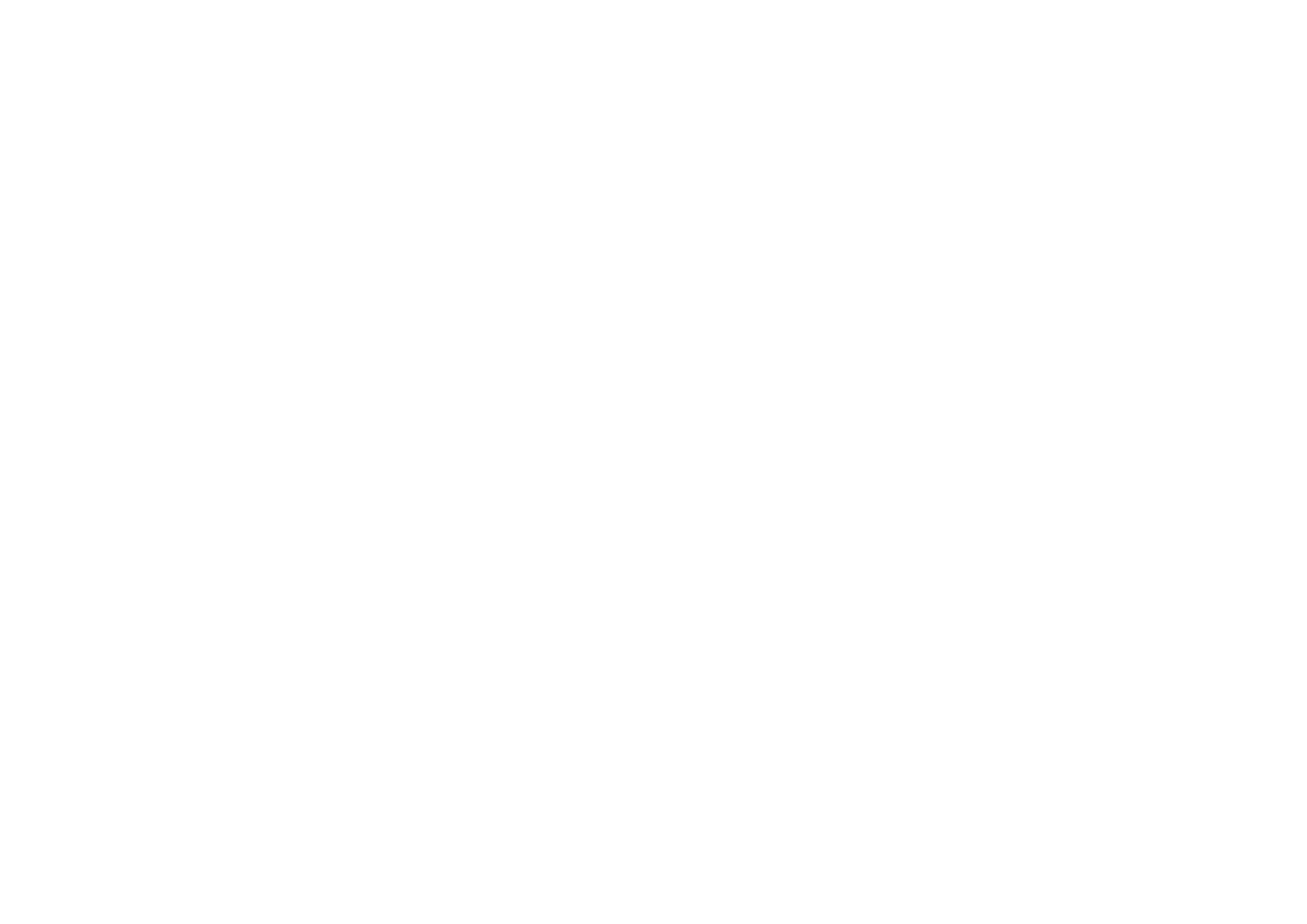## **Contents**

| <b>Key Pastoral Directions</b> |  |
|--------------------------------|--|
|                                |  |
|                                |  |
|                                |  |
|                                |  |
|                                |  |
|                                |  |
|                                |  |

The Catholic Diocese of Toowoomba:

Nurturing welcoming communities from the Range to the Borders where God's mercy, love and the joy of the Gospel are experienced, celebrated and shared.

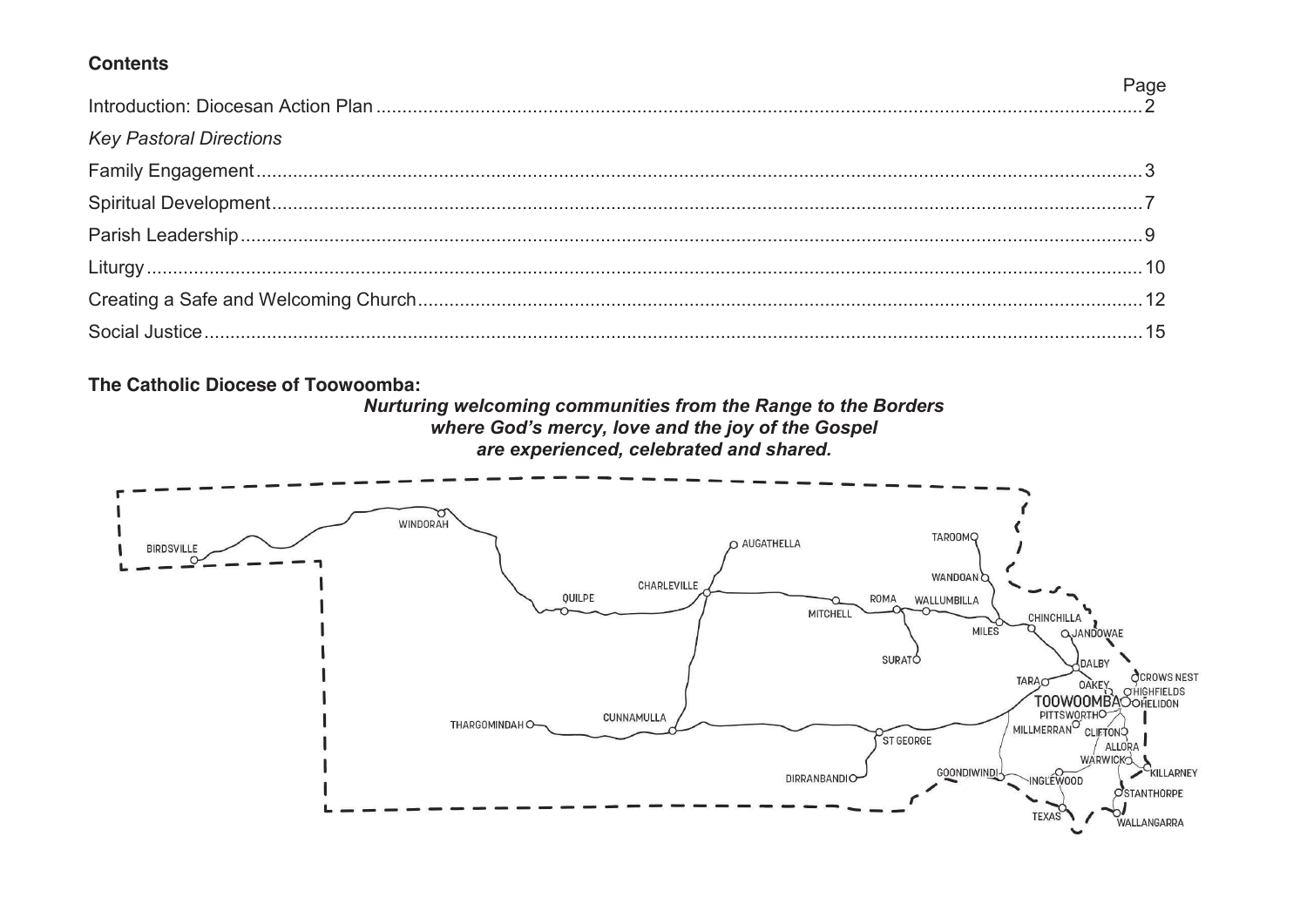### **Introduction: Diocesan Action Plan**

At the heart of the faith in our Diocese is our local Parish. It is in our Parish that we live out our lives within the context of our relationship with Christ and his church. Our Diocesan Pastoral Plan has been developed to give direction to our Diocese during the next five years. It is the result of a facilitated listening process throughout the Diocese during the past year and reflects the voice of the people of this Diocese.

This Diocesan Action Plan is designed to provide action strategies for the Pastoral Plan and complements the work of the Diocesan Pastoral Council in providing support and direction to Parishes in enactment of our Diocesan Pastoral Plan 2018-2023. Both Diocese and Parish have an active role in implementing the Diocesan Pastoral Plan and the subsequent Action Plan.

The Key Pastoral Directions outlined in the Plan are a response to an expressed need for greater attention to be focussed on some areas rather than others. In essence it identifies the Diocesan priorities but does not preclude Parishes from working in other areas of relevance to their own context.

The Diocesan Action Plan is intended to ensure that our Diocesan Pastoral Plan will become more than mere words on paper and therefore includes actions for the Diocese, Deaneries and Parishes. There will be need at the diocesan level to address matters that require long-range planning and cannot be done overnight. Deaneries are asked to make it a priority to facilitate the implementation of the Diocesan Pastoral Plan, ensuring that this item has a regular place on deanery meeting agendas.

Parishes will over time revisit their own pastoral plans and review these in the light of the Diocesan Key Pastoral Directions. Each Parish is responsible for deciding what actions are appropriate in their situation in response to our Diocesan Pastoral Plan since what is appropriate for one Parish may not be relevant in another.

The Diocesan Action Plan looks at each of the Key Pastoral Directions and breaks open opportunities to improve or action each Direction by outlining goals and strategies for achieving these goals, as well as indicating where actions will originate. Parishes, Deaneries and Diocesan Agencies are encouraged to read this document and discern how they can engage with the suggested strategies. It is anticipated that over the coming years, communities will prioritise their approach and address strategies as appropriate, determining what can be built on and what is an achievable timeframe. The list of strategies within the Action Plan is not exhaustive; however, it does offer communities a starting point to review present activities and to meet the challenges and opportunities in the years to come. In considering the way forward, a usual approach may be to ask:

- What is our current approach or status?
- What could it be?
- What will we do?
- Who, when and how will any changes be made?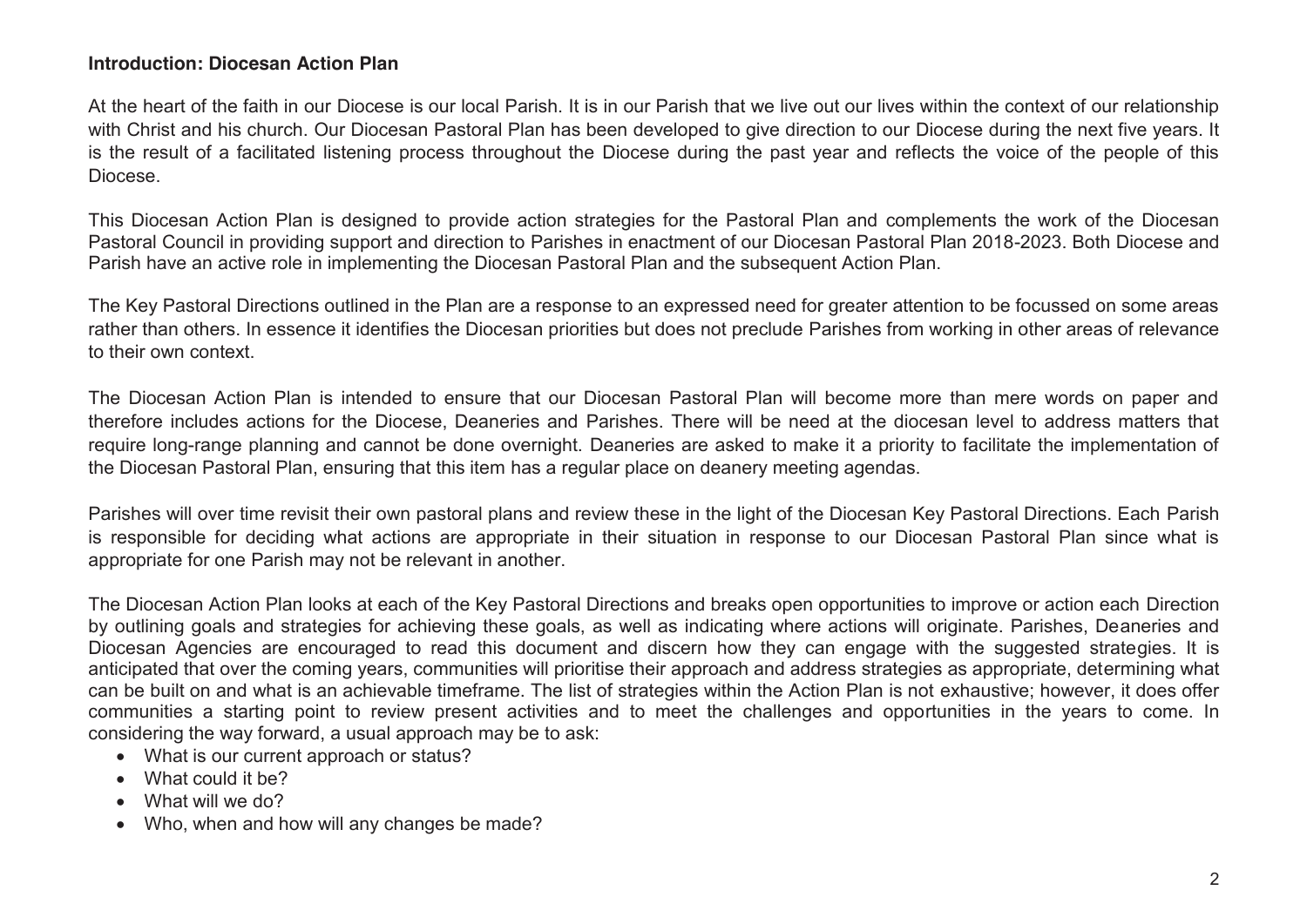## **Family Engagement**

The family is the 'domestic Church' because it is the primary place where both children and adults learn to intimately love other persons and encounter the forgiving healing power of Christ. Recognising our families as the cornerstone of Church and society, we will support and strengthen them.

- ❖ Cultivate a welcoming and supportive Parish community
- ❖ Develop faith opportunities for families and other groups
- ❖ Resource and encourage families to celebrate the sacred in their daily life experiences
- ❖ Work collaboratively with schools to embrace diversity and offer pastoral care and support.
- ❖ Offer opportunities for families to participate in service and liturgical ministries.

| Goal                                              | <b>Strategy</b>                                                                                                                                                                                                                                                                                                                                                  | Who                           | <b>Outcome</b>                                                                                                                                            |
|---------------------------------------------------|------------------------------------------------------------------------------------------------------------------------------------------------------------------------------------------------------------------------------------------------------------------------------------------------------------------------------------------------------------------|-------------------------------|-----------------------------------------------------------------------------------------------------------------------------------------------------------|
| Cultivate a<br>supportive and<br>welcoming Parish | Seek honest feedback to critically assess the effectiveness<br>of current parish welcoming practice and encourage parish<br>conversations around what a welcoming community looks                                                                                                                                                                                | Parish<br>Pastoral<br>Council | Awareness that welcome is not<br>one person's task, or one ministry<br>group, but is every Baptised                                                       |
| community                                         | like, sounds like and feels like<br>Engage the whole community in formation for welcome,<br>moving away from attitudes of ownership to those of<br>gratefulness and openness                                                                                                                                                                                     | Diocese/Parish                | person's mission<br>No "them" and "us" approach;<br>rather Church introduced to the<br>ONE group of which all are part                                    |
|                                                   | Appoint a Parish welcome coordinator (volunteer) and<br>ensure trained welcomers for each mass with a presence<br>at church entrances and exits to:<br>Greet all Parishioners on arrival<br>Provide material related to the liturgy<br>Offer information on Parish life and events<br>Gather details of identifiable newcomers                                   | Parish                        | People are greeted personally and<br>welcomed to the service; new<br>people are noticed and form a link<br>to community                                   |
|                                                   | Assemble and periodically update Parish 'welcome' packs<br>providing:<br>Details of mass times and regular devotions<br>Parish prayer cards and other Catholic prayers<br>Ministry group and pastoral care contacts<br>Parish registration cards to encourage belonging<br>Communication cards to accept expressions of<br>interest in ministry or Parish groups | Parish                        | Welcome packs available at key<br>events including Parish Masses,<br>sacramental programs, RCIA,<br>youth gatherings, weddings,<br>funerals baptisms etc. |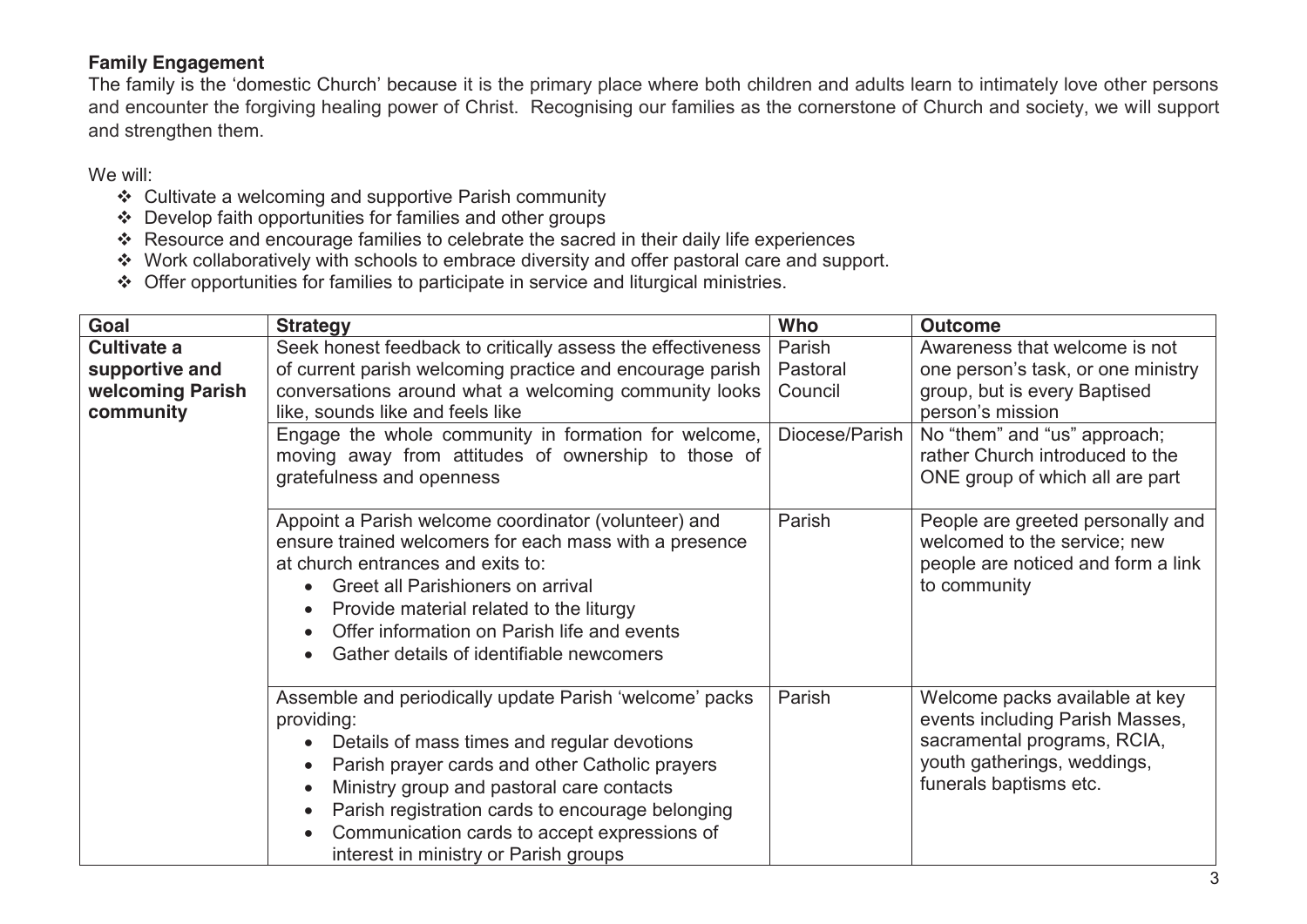| Goal                                                                               | <b>Strategy</b>                                                                                                                                                                                                                   | Who            | <b>Outcome</b>                                                         |
|------------------------------------------------------------------------------------|-----------------------------------------------------------------------------------------------------------------------------------------------------------------------------------------------------------------------------------|----------------|------------------------------------------------------------------------|
| <b>Cultivate a</b><br>supportive and<br>welcoming Parish<br>community<br>Continued | Parish welcome material available online via Parish<br>website, social media page with periodic review and<br>maintenance by nominated Parishioner                                                                                | Parish         | Current online material available                                      |
|                                                                                    | Provide welcome initiatives after Mass to ensure<br>newcomers experience welcome and hospitality<br>(tea/coffee)                                                                                                                  | Parish         | Regular recognition and welcome<br>of newcomers                        |
|                                                                                    | Mass and devotional times to be prominent in Parish<br>bulletins, on noticeboards and signs; Parish groups,<br>liturgies and significant events clearly advertised                                                                | Parish         | Clarity of Church events;<br>Awareness of parish life                  |
|                                                                                    | With appropriate permissions, develop strategies to<br>recognise significant milestones and anniversaries among<br>members                                                                                                        | Parish         | A sense of connectedness,<br>belonging and communion in<br>Parish life |
|                                                                                    | Offer a grief or bereavement group for those that have<br>experienced loss (through death, divorce etc.) and<br>facilitate connection with Catholic Care services                                                                 | Parish         | Support for bereaved families and<br>individuals                       |
|                                                                                    | Promote on a regular basis the stories of faith, discipleship<br>and witness of the community focussing on the way in<br>which the Gospel has changed and directed lives                                                          | Parish         | Integration of faith and life; faith<br>support                        |
|                                                                                    | Articulate a clear Catholic Identity and distinctiveness for<br>the Diocese                                                                                                                                                       | <b>Diocese</b> | Parishes and agencies can readily<br>communicate the diocesan identity |
| <b>Develop faith</b><br>opportunities for<br>families and other<br>groups          | Host social events to bring families together (e.g. Mothers'<br>& Fathers' Day breakfasts; Shrove Tuesday pancake<br>mornings; Easter egg painting events; Parish Christmas<br>carols, ecumenical and interfaith gatherings etc.) | Parish         | Parish celebrates secular and<br>religious events together             |
|                                                                                    | Collect information about family retreats and programs and<br>disseminate across Parishes                                                                                                                                         | <b>Diocese</b> | Access to spiritual or theological<br>development                      |
|                                                                                    | Review opening hours of the Parish church taking into<br>account a desire for prayer during the day and early<br>evening                                                                                                          | Parish         | Space conducive to prayer made<br>available                            |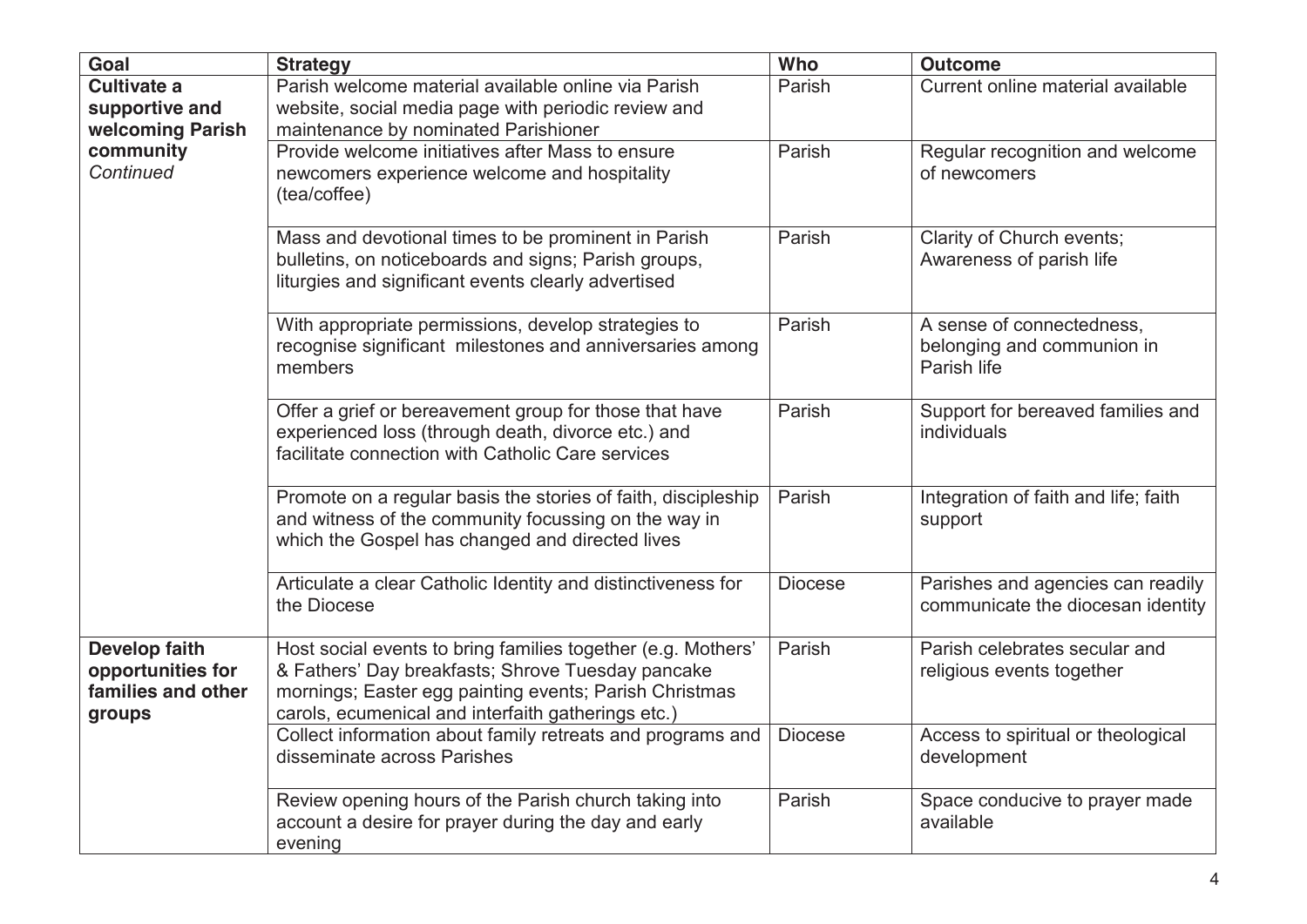| Goal                                                                                            | <b>Strategy</b>                                                                                                                                                                                           | Who                | <b>Outcome</b>                                                                  |
|-------------------------------------------------------------------------------------------------|-----------------------------------------------------------------------------------------------------------------------------------------------------------------------------------------------------------|--------------------|---------------------------------------------------------------------------------|
| <b>Develop faith</b><br>opportunities for<br>families and other<br>groups                       | Collect and promote information about pilgrimages and<br>faith based events within and beyond the Diocese that<br>may be of interest to families and disseminate across<br>Parishes                       | <b>Diocese</b>     | Opportunities to develop<br>spirituality with wider church                      |
| Continued                                                                                       | Encourage and work towards a diversity of Parish pastoral<br>council members and leaders                                                                                                                  | Parish             | Parish pastoral council<br>membership reflect the parish<br>diversity           |
|                                                                                                 | Promote ecumenical and interfaith prayer experiences                                                                                                                                                      | Diocese/Parish     | Mutual understanding and<br>respectful relationships                            |
| <b>Resource and</b><br>encourage families<br>to celebrate the<br>sacred in daily<br>experiences | Promotion of community events in which Parish families<br>can express their faith within the wider community (e.g.<br>Relay for Life; Clean Up Australia; SVDP Winter Sleep-<br>out, World Day of Prayer) | <b>Diocese</b>     | Encouraging a communal faith<br>concerned with the transformation<br>of society |
|                                                                                                 | Assemble or make available resources for families to pray<br>together and to celebrate milestone events in their lives                                                                                    | Diocese/<br>Parish | Awareness of the sacredness of<br>all of life                                   |
|                                                                                                 | Offer a Parish early years group specifically for<br>Parishioners with children under school age                                                                                                          | Parish             | Facilitate mutual support and<br>strengthen sense of belonging                  |
|                                                                                                 | Initiate and coordinate ongoing gatherings and reunion of<br>parents of the newly baptised                                                                                                                | Parish             | Providing a welcoming and<br>supportive community                               |
| <b>Work</b><br>collaboratively<br>with schools to<br>embrace diversity                          | Organise a commissioning ceremony at the start of the<br>school year to bring together key leaders and groups and<br>bless them for their evangelising mission in the year ahead                          | Parish             | Valuing and visible authority given<br>to Parish leaders                        |
| and offer pastoral<br>care and support                                                          | Invite schools to share celebrations, liturgical and<br>otherwise, in order to strengthen a sense of common<br>identity and mission                                                                       | Parish             | Welcoming and partnership with<br>Parish School                                 |
|                                                                                                 | Provide an annual youth retreat promoting leadership and<br>mission                                                                                                                                       | <b>Diocese</b>     | Youth have access to age<br>appropriate spiritual development                   |
|                                                                                                 | Invitation to children in state schools to Masses and<br>sacramental programs to ensure inclusion in Parish life                                                                                          | Parish             | Awareness of Parish life and<br>opportunities for inclusion                     |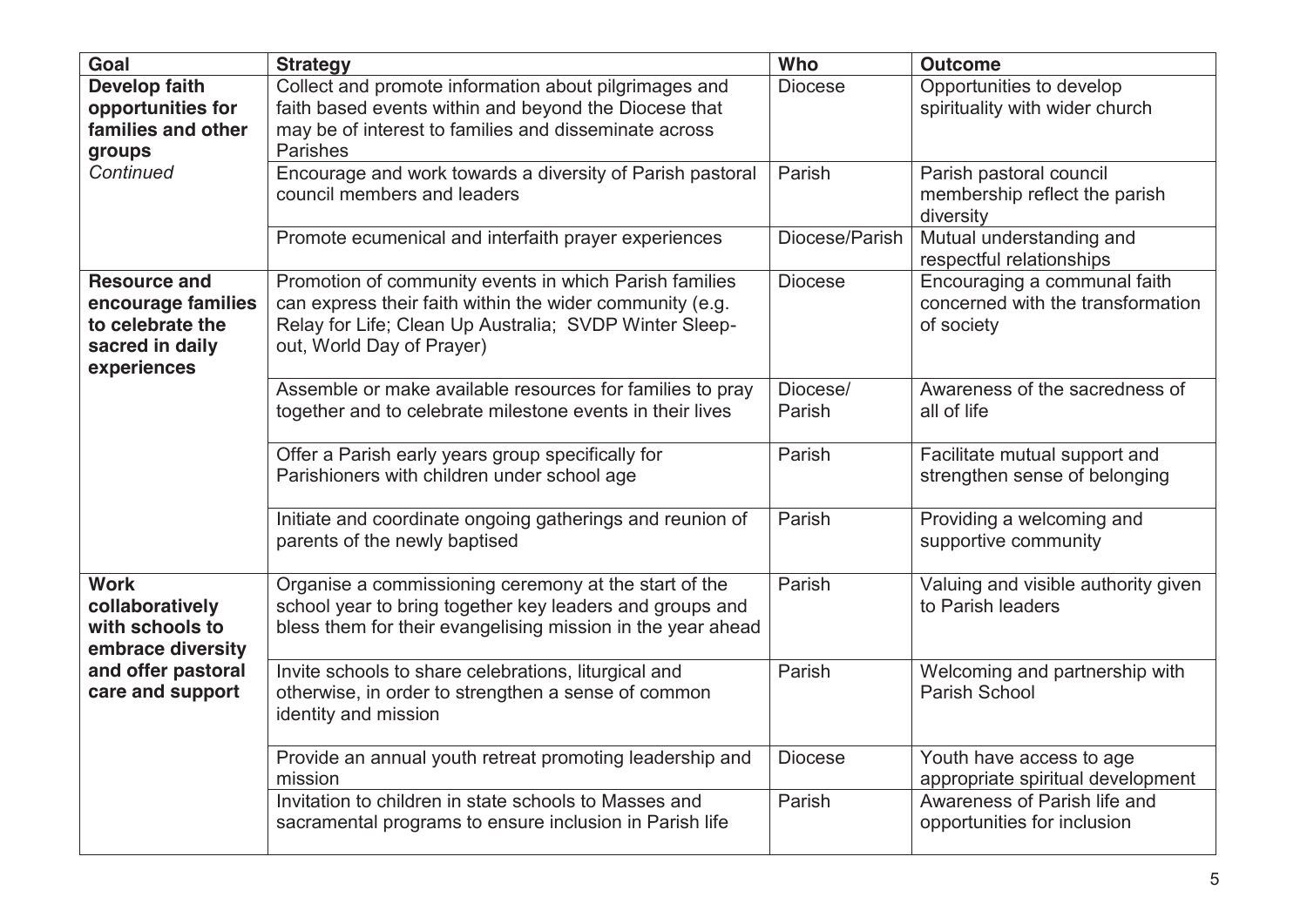| Goal                                                                         | <b>Strategy</b>                                                                                                                                                                                                                             | Who            | <b>Outcome</b>                                                                   |
|------------------------------------------------------------------------------|---------------------------------------------------------------------------------------------------------------------------------------------------------------------------------------------------------------------------------------------|----------------|----------------------------------------------------------------------------------|
| <b>Work</b>                                                                  | Parish teams to represent the Parish at school orientation                                                                                                                                                                                  | Parish         | Promote parish identity and                                                      |
| collaboratively<br>with schools to                                           | and open days to inform new parents of activities,                                                                                                                                                                                          |                | parish/school relationship                                                       |
| embrace diversity                                                            | programs and support<br>Sharing of liturgical resources between Parish and schools                                                                                                                                                          | Parish         | Sustainable resourcing and a                                                     |
| and offer pastoral                                                           |                                                                                                                                                                                                                                             |                | commonality of language and                                                      |
| care and support                                                             |                                                                                                                                                                                                                                             |                | resourcing                                                                       |
| Continued                                                                    | Develop joint Parish/school plans to strengthen<br>relationships which demonstrate a respect for the<br>marginalised and those with disabilities and for the<br>diversity of families, faith and ethnic traditions within our<br>community. | Parish/School  | Unity and collaboration in<br>promoting an inclusive community                   |
|                                                                              | Develop possibilities of catechesis of state school children<br>outside school hours                                                                                                                                                        | Parish         | All parishioners offered welcome<br>and support                                  |
| <b>Offer opportunity</b><br>for families to<br>participate in<br>service and | On a regular basis extend special welcome to families with<br>homilies, liturgical music ministries specifically directed<br>towards family recognition and engagement.                                                                     | Parish         | Develop an understanding that we<br>worship as a community not as<br>individuals |
| liturgical ministries                                                        | Make available the readings and other liturgical resources<br>for weekly preparation; provide projected or printed<br>versions of the Order of Mass at Parish liturgies in keeping<br>with diocesan guidelines.                             | Parish         | Promote preparation and<br>encourage better participation in<br>Eucharist        |
|                                                                              | Roster entire family groups to ministry at Eucharist                                                                                                                                                                                        | Parish         | Celebrate family, affirming the call<br>of each to holiness and ministry         |
|                                                                              | Develop the role of the Diocesan P&F in relationship to<br><b>Toowoomba Catholic Schools</b>                                                                                                                                                | <b>Diocese</b> | Highlight the role of parents in the<br>faith education of their children        |
|                                                                              | Involve parents directly in the Sacramental programs                                                                                                                                                                                        | Parish         | Parents assume responsibility for<br>educating their children in faith           |
|                                                                              | Access and utilise existing resources to assist parishioners<br>to discover their particular gifts for ministry. (e.g.<br>Discovering My Gifts for Ministry, Diocese of Wollongong.)                                                        | Diocese/Parish | Joy and creativity in sharing one's<br>God-given gifts for the common<br>good.   |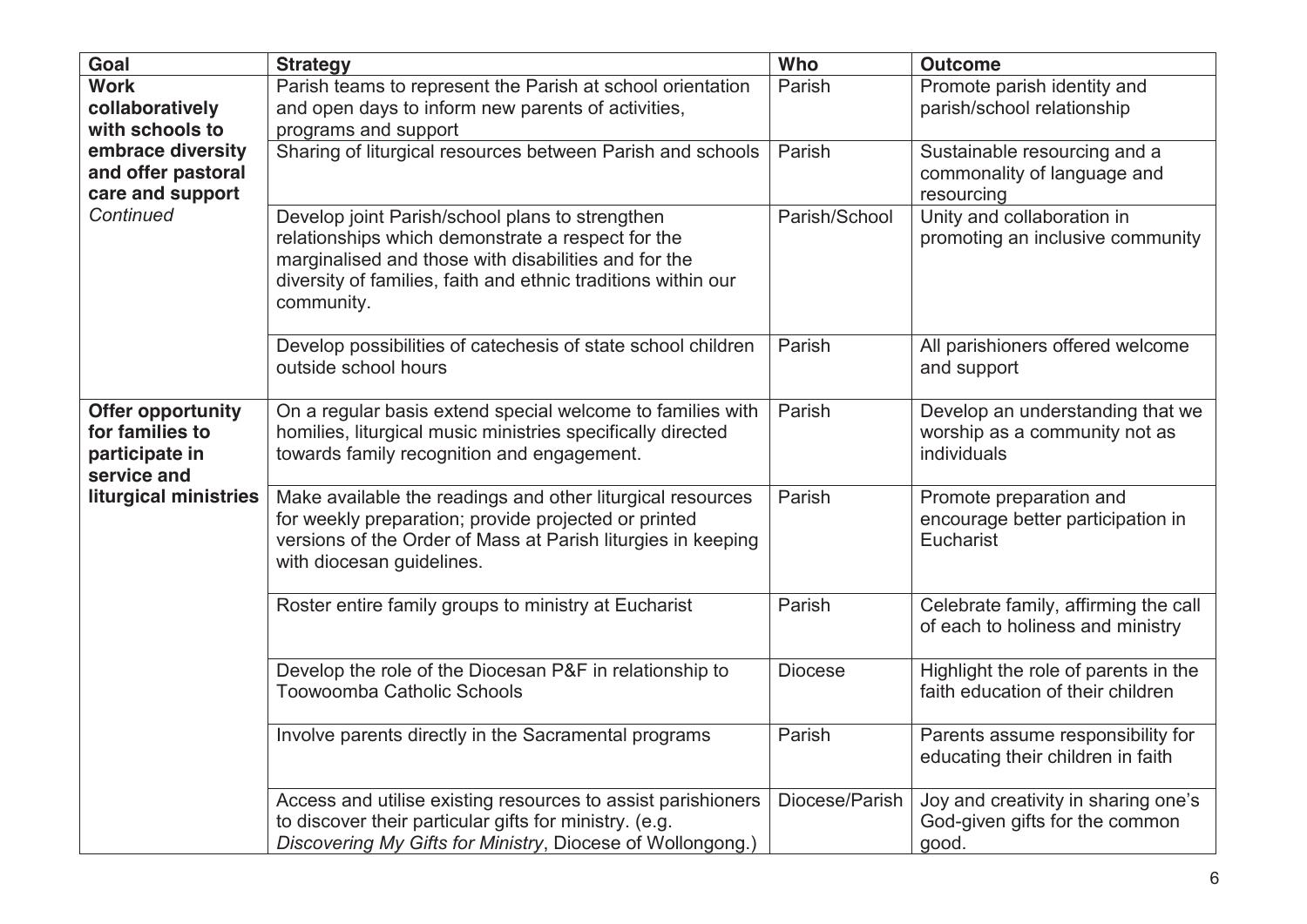# **Spiritual Development**

Committing to the spiritual journey deepens the quality of our personal lives but also empowers us to act together for the transformation of our culture and society, according to the vision of Christ.

#### We will:

- ❖ Establish a Spirituality Centre appropriately resourced to assist Parishes and individuals to:
	- o Integrate faith and life experience
	- o Nurture a contemplative stance to life
	- o Establish spiritual companionship

*As the Diocese has expressed the desire for a Spirituality Centre with a rural outreach, the following suggestions are to be taken into account in discerning the way forward:* 

- ➢ *Providing monthly updates via email and or website, resources to be accessed physically or available online to overcome rural and remote costs and limited access*
- ➢ *Borrowing from Spirituality Centre (box of resources to tour Parishes or online borrow system set up, flyers, add to Diocesan Update ENews, emailed to Parishioners)*
- ➢ *Diocesan spirituality team/personnel to provide input/ online training*
- ➢ *Inserts in Parish bulletins (information and formation) re retreat days or PD*
- ➢ *Sessions/topics/ articles/online articles/items to borrow or buy (synopsis provided)*
- ➢ *Annual calendar provided of Diocesan spirituality events, not all in Toowoomba or larger centres*
- ➢ *Rural and remote access to PD and resources*
- ➢ *Free Parish spirituality modules (like Lenten Program) for individuals, small groups or whole Parishes provided by diocesan representative or with training*

| Goal                                                                                                                           | <b>Strategy</b>                                                                                                                                                                                                                                                                                                                                              | Who            | <b>Outcome</b>                                                                                   |
|--------------------------------------------------------------------------------------------------------------------------------|--------------------------------------------------------------------------------------------------------------------------------------------------------------------------------------------------------------------------------------------------------------------------------------------------------------------------------------------------------------|----------------|--------------------------------------------------------------------------------------------------|
| Establish a<br><b>Spirituality Centre</b><br>appropriately<br>resourced to assist<br><b>Parishes and</b><br><b>individuals</b> | Investigate other Spirituality Centres, particularly in rural<br>dioceses, and come up with<br>parameters and a vision for a Spirituality Centre with a<br>rural outreach that meets the needs of our Diocese.<br>draft plan for the gradual development of this vision<br>and a suggested initial programme, base venue for the<br>Spirituality Centre etc. | <b>Diocese</b> | To establish a flexible Spirituality<br>Centre that meets the varied<br>needs of a rural diocese |
|                                                                                                                                | Investigate property and plan financial support                                                                                                                                                                                                                                                                                                              | <b>Diocese</b> | To ensure adequate funding and<br>personnel to make the Spirituality<br>Centre viable            |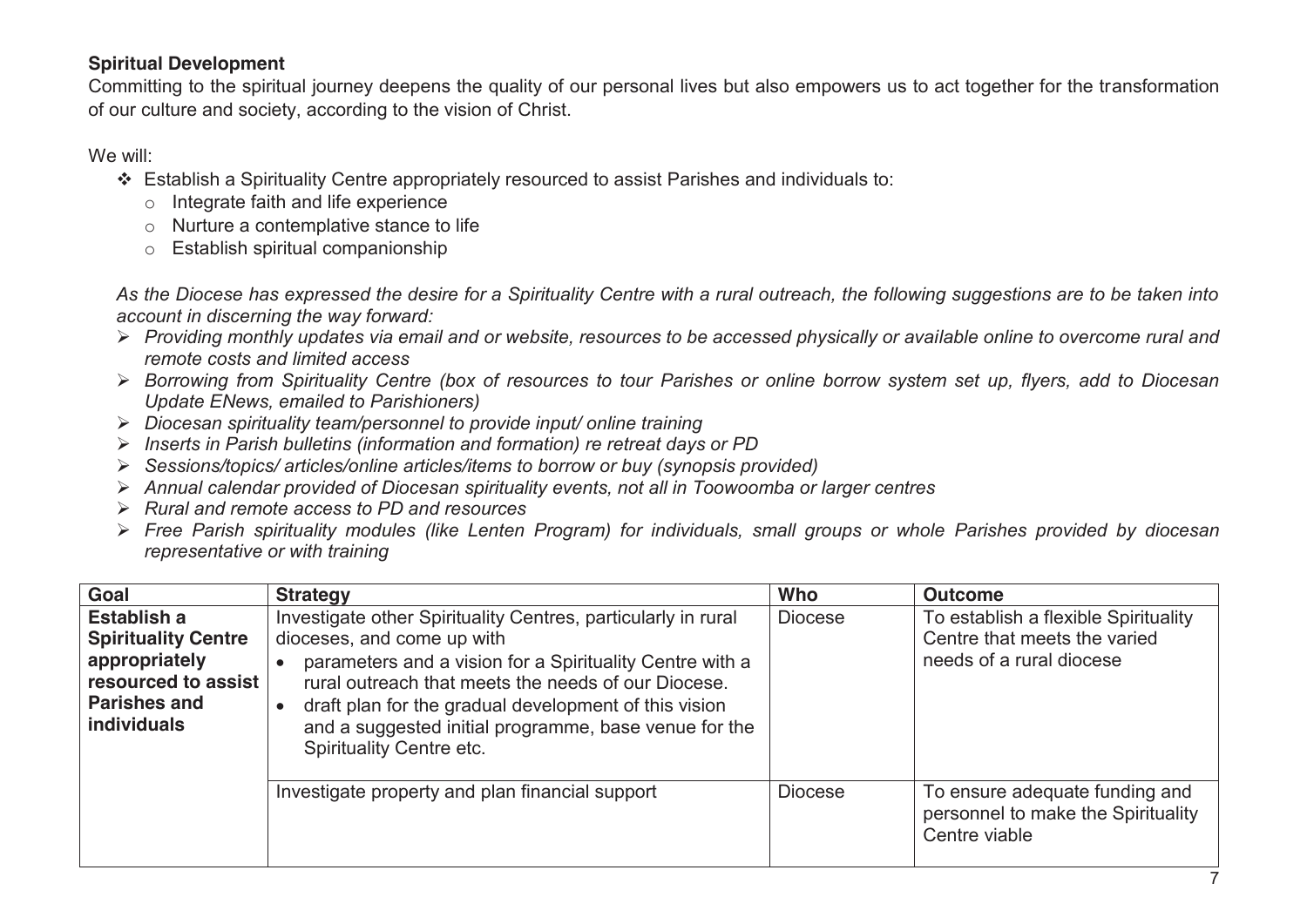| Goal                                                | <b>Strategy</b>                                                                                                                                                                                       | Who                        | <b>Outcome</b>                                                                                                                                                                                                                                         |
|-----------------------------------------------------|-------------------------------------------------------------------------------------------------------------------------------------------------------------------------------------------------------|----------------------------|--------------------------------------------------------------------------------------------------------------------------------------------------------------------------------------------------------------------------------------------------------|
| Integrate faith and<br>life experience<br>Nurture a | Continue to make reflection days/spiritual enrichment days<br>available to Parishes                                                                                                                   | <b>Diocese</b>             | To make spiritual development as<br>accessible as possible to all parts<br>of the Diocese                                                                                                                                                              |
| contemplative<br>stance to life                     | Promote small faith-based groups                                                                                                                                                                      | Parish                     | To provide support on the faith<br>journey                                                                                                                                                                                                             |
|                                                     | Encourage Parish or Deanery retreat days/reflection days                                                                                                                                              | Deanery/Parish             | To deepen an appreciation of the<br>contemplative dimension                                                                                                                                                                                            |
|                                                     | Include spiritual content for people to ponder at home in<br>Parish newsletters/bulletins                                                                                                             | Parish                     | To deepen spiritual awareness                                                                                                                                                                                                                          |
|                                                     | Identify spiritual needs in the Parish and proactively seek<br>support from the Diocese or elsewhere to address these<br>needs/ Take advantages of opportunities offered                              | Parish                     | To be self-empowered, proactive<br>in fostering the spiritual<br>development of Parishioners<br>and<br>To empower Parishioners by<br>providing support on the faith<br>journey and deepening<br>appreciation of the contemplative<br>dimension of life |
|                                                     | Be active in advertising and promoting prayer and faith-<br>sharing groups, retreat and reflection days; spiritual book<br>clubs etc.                                                                 | Diocese/<br>Deanery/Parish | To highlight the importance of<br>spiritual development                                                                                                                                                                                                |
| <b>Establish spiritual</b><br>companionship         | Educate people over a period of time to the value of<br>spiritual companionship by encouraging faith-sharing<br>groups and the possibility of group or individual spiritual<br>direction/companioning | <b>Diocese</b>             | To prepare people for the<br>possibility of taking on a future role<br>of spiritual companion                                                                                                                                                          |
|                                                     | Provide training in spiritual companionship                                                                                                                                                           | <b>Diocese</b>             | To provide the Diocese with<br>suitably trained personnel to assist<br>others on their faith journey                                                                                                                                                   |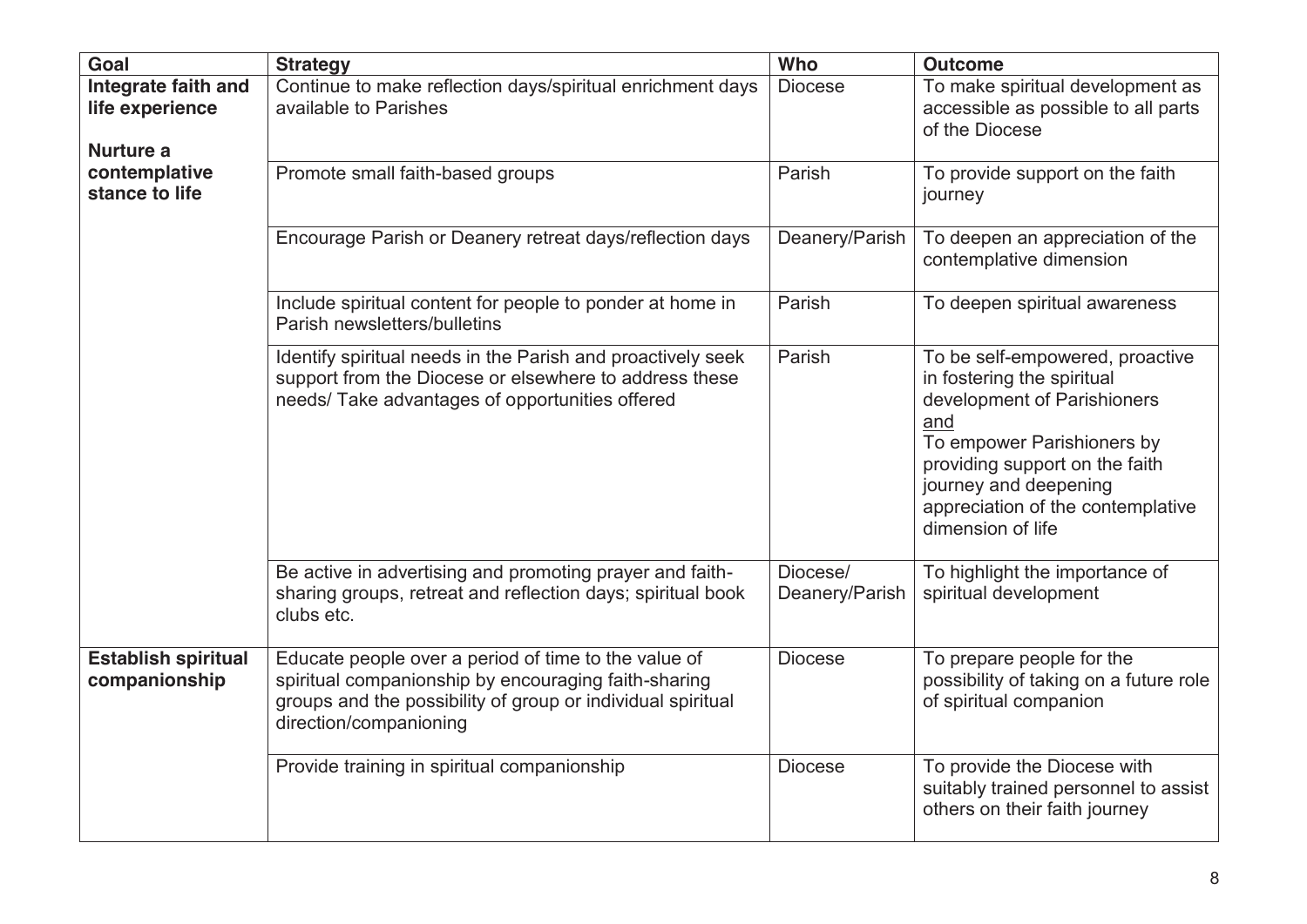# **Parish Leadership**

We commit ourselves to the discernment and development of leadership gifts within the community so that the work of being stewards of the Gospel can continue for generations to come. We are called to work collaboratively in a spirit of communion.

- ❖ Promote the formation of current and future parish leaders
- ❖ Ensure proper agreements and remuneration for recognised leadership positions
- ❖ Develop governance strategies to assist parishes into the future
- ❖ Provide support to small rural parishes as they deal with possible structural changes.

| Goal                                                                                                | <b>Strategy</b>                                                                                                                                                                                                                                                                              | Who                                                              | <b>Outcome</b>                                                                                                                            |
|-----------------------------------------------------------------------------------------------------|----------------------------------------------------------------------------------------------------------------------------------------------------------------------------------------------------------------------------------------------------------------------------------------------|------------------------------------------------------------------|-------------------------------------------------------------------------------------------------------------------------------------------|
| <b>Promote the</b><br>formation of<br>current and future<br><b>leaders</b>                          | Appoint a group to<br>investigate and establish a Diocesan programme<br>for the training of Parish Leaders. Establish<br>content of Courses:<br>$\triangleright$ Theological & Liturgical<br>Diocesan Regulations & Administration etc<br>➤<br>require each Parish to have trained personnel | Bishop/Diocese/<br>Parish                                        | To have trained and responsible<br>leaders in each Parish to ensure<br>the Pastoral Plan is implemented                                   |
|                                                                                                     | Actively promote and pray for members to accept the<br>calling to leadership.                                                                                                                                                                                                                | Parish                                                           | Parish members accepting the call<br>to active leadership                                                                                 |
| <b>Ensure proper</b><br>agreements and<br>remuneration for<br>recognised<br>Leadership<br>positions | Establish a Diocesan Agency to set proper agreements<br>and oversee appropriate and consistent remuneration<br>throughout the Diocese commensurate with the level of<br>education achieved                                                                                                   | <b>Diocese</b>                                                   | That suitable people will<br>undertake appropriate study<br>knowing that adequately<br>remunerated positions will be<br>available to them |
| <b>Develop</b><br>governance<br>strategies to assist<br><b>Parishes into the</b>                    | Define what is a viable Parish<br>$\bullet$<br>Consider and implement provision of administration<br>both Canon and Civil Law to be from a<br>neighbouring larger Parish                                                                                                                     | <b>Diocese</b>                                                   | To ensure rural Parishes are<br>fulfilling their legal obligations and<br>Parishes can remain viable for<br>longer                        |
| future                                                                                              | Assist in provision of training, spirituality, liturgy                                                                                                                                                                                                                                       | Diocese/ Parish                                                  | To have adequately trained<br>personnel to meet our needs                                                                                 |
| Provide support to<br>small rural<br>parishes as they<br>deal with possible<br>structural changes   | Monitor situations in rural Parishes to ascertain<br><b>Viability of Parish</b><br>$\bullet$<br>How to serve non-viable<br>$\bullet$<br>To ensure sacramental help without overtaxing<br>$\bullet$<br>limited numbers of Parishioners and clergy                                             | DPC/Council of<br>Priests/<br>Deaneries/<br>relevant<br>Parishes | To ensure small rural Parishes are<br>realistically provided for and not<br>neglected                                                     |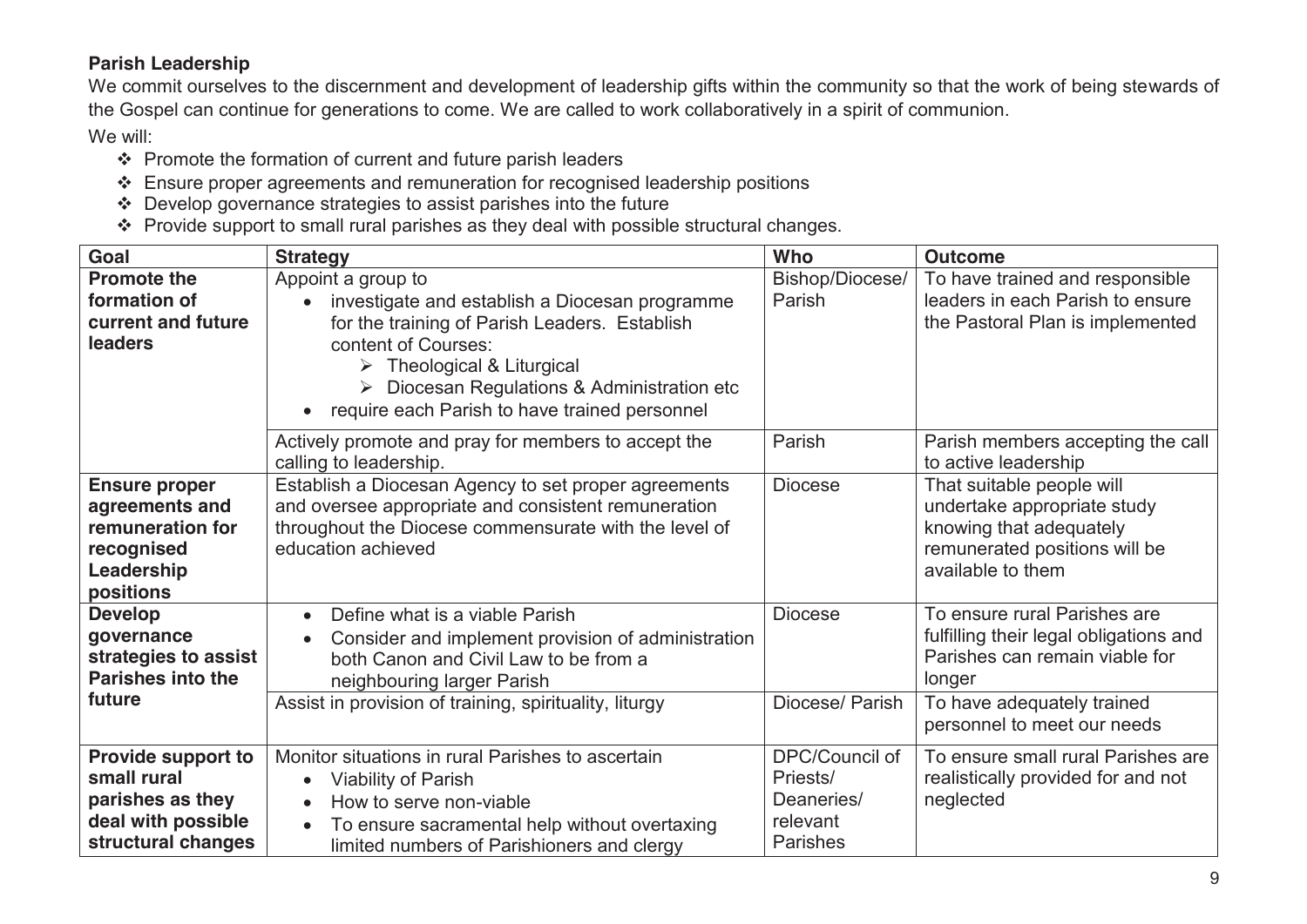# **Liturgy**

We are committed to exploring ways to enhance the quality of worship and prayer so that it is vibrant, meaningful and inclusive into the future.

- ❖ Train Parish liturgy teams to ensure life-giving liturgies
- ❖ Train and authorise lay people to lead reflections, liturgies, baptisms and funerals outside of Mass according to Diocesan guidelines
- ❖ Provide strategies for lay people to complement the homily by sharing their faith experience
- ❖ Educate Parishioners in the role of lay-led liturgies in Parish life.

| Goal                                                                    | <b>Strategy</b>                                                                                                                                      | Who            | <b>Outcome</b>                                            |
|-------------------------------------------------------------------------|------------------------------------------------------------------------------------------------------------------------------------------------------|----------------|-----------------------------------------------------------|
| <b>Train Parish liturgy</b><br>teams to ensure<br>life-giving liturgies | Provide programs to train Parish leaders, liturgy teams<br>and other personnel in liturgical structure and best practice<br>in liturgical ministries | <b>Diocese</b> | Available training in liturgy for<br>parish personnel     |
|                                                                         | Conduct Parish liturgy training programs regularly                                                                                                   | <b>Diocese</b> | Parishes develop awareness of<br>best liturgical practice |
|                                                                         | Consult with specific groups (e.g. youth, young adults,<br>newcomers) to identify their needs and desires in the<br>celebration of liturgy           | Parish         | Full access and engagement for<br>all                     |
|                                                                         | Establish a cross-representative liturgy committee bringing<br>together appropriate Parish members to provide balance<br>and inclusion               | Parish         | Full access and engagement for<br>all                     |
|                                                                         | Explore and adopt digital technologies to maximise<br>participation                                                                                  | Parish         | Full access and participation for all                     |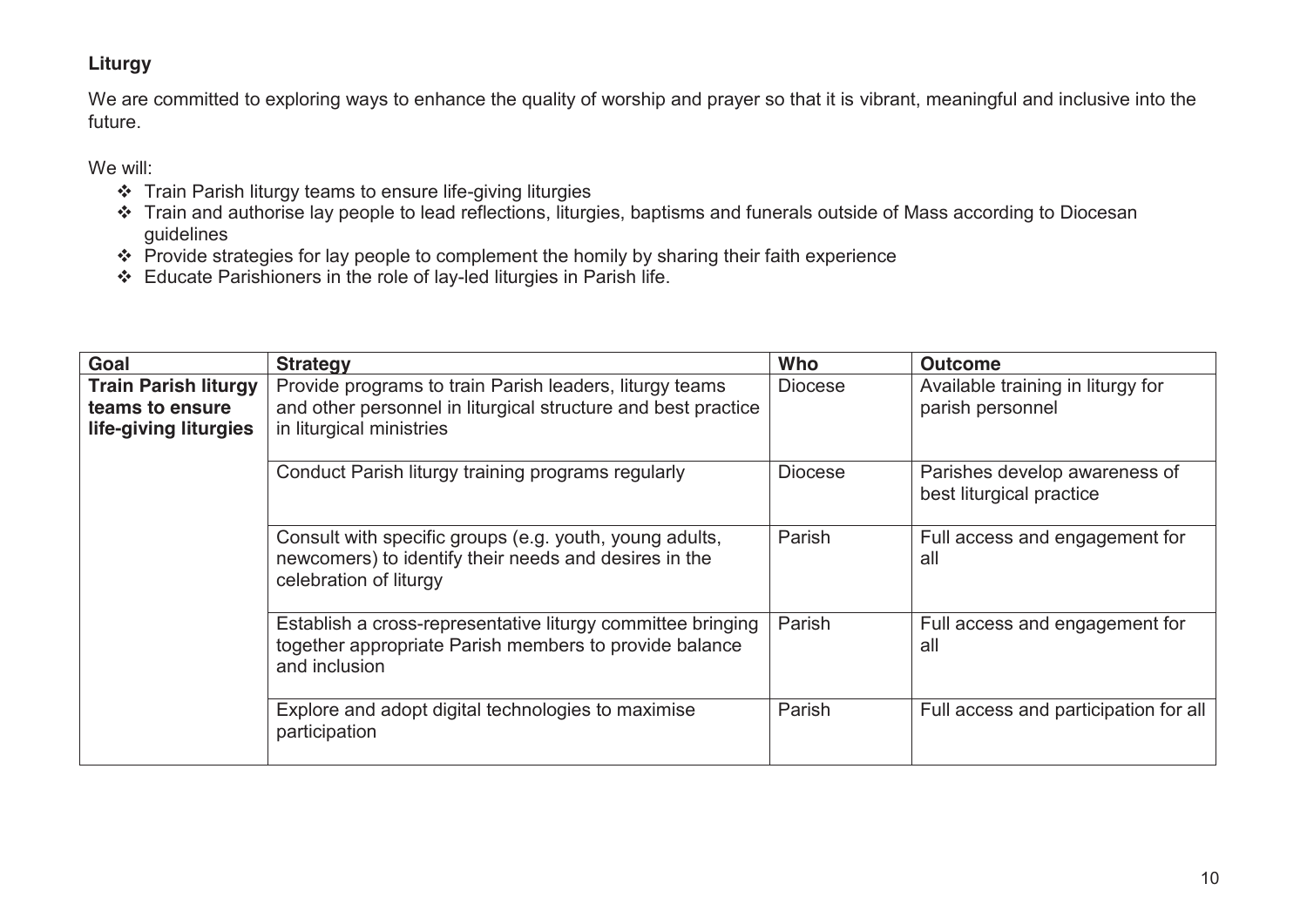| Goal                                                                                                               | <b>Strategy</b>                                                                                                                | Who            | <b>Outcome</b>                                                              |
|--------------------------------------------------------------------------------------------------------------------|--------------------------------------------------------------------------------------------------------------------------------|----------------|-----------------------------------------------------------------------------|
| <b>Train and</b><br>authorise lay<br>people to lead                                                                | Develop Diocesan guidelines for conduct of lay-led<br>reflections, liturgies, baptisms and funerals                            | <b>Diocese</b> | Diocesan Liturgical Guidelines<br>published                                 |
| reflections,<br>liturgies, baptisms                                                                                | Identify skilled and motivated persons to lead Parish<br>reflections, liturgies, baptisms and funerals                         | Parish         | Register of 'approved' Parish<br>celebrants                                 |
| and funerals<br>outside of Mass                                                                                    | Encourage the sharing of experiences across Parishes for<br>those involved in reflections, liturgies, baptisms and<br>funerals | Deanery        | Sharing practices becomes usual<br>aspect of Deanery meetings               |
|                                                                                                                    | Commission laity for liturgical ministry                                                                                       | <b>Diocese</b> | Affirmation of lay liturgical<br>involvement                                |
| <b>Provide strategies</b><br>for lay people to<br>complement the<br>homily by sharing<br>their faith<br>experience | Identify and support persons willing and able to provide<br>reflections during liturgy                                         | Parish         | Recognition of the importance of<br>meaningful breaking open of the<br>Word |
| <b>Educate</b><br><b>Parishioners in the</b><br>role of lay-led                                                    | Update Diocesan Liturgical Guidelines to accommodate<br>lay-led services                                                       | <b>Diocese</b> | <b>Updated Diocesan Liturgical</b><br>Guidelines                            |
| liturgies in Parish<br>life                                                                                        | Identify Parish liturgical needs over the next five years                                                                      | Parish         | Parish leadership plan                                                      |
|                                                                                                                    | Provide regular resources for the implementation of lay-led<br>liturgies                                                       | <b>Diocese</b> | Assistance readily available for<br>liturgy preparation                     |
|                                                                                                                    | Provide forums for Parishes to discuss transition to lay-led<br>liturgies                                                      | <b>Diocese</b> | Planning effectively for a changing<br>Church                               |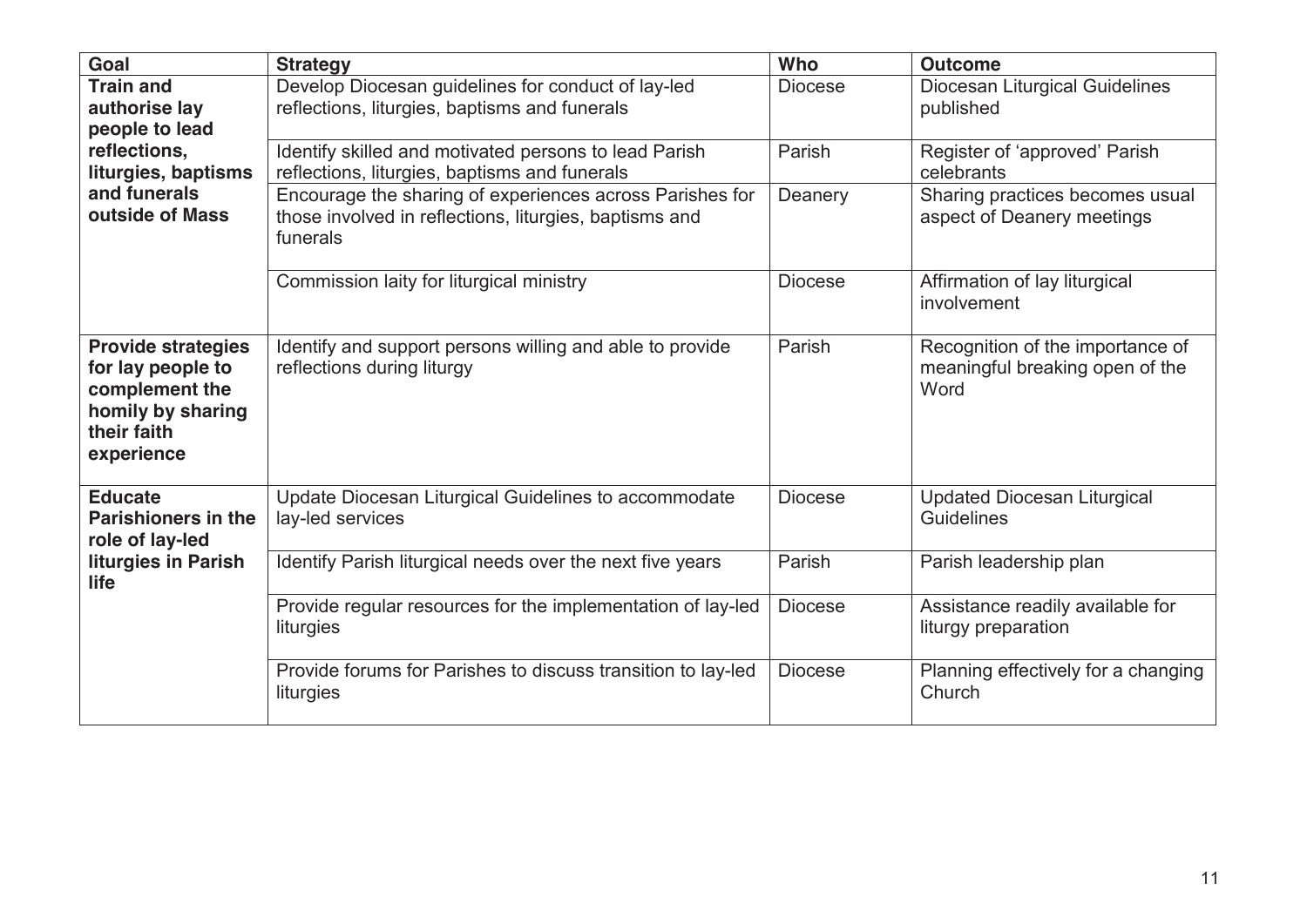# **Creating a Safe and Welcoming Church**

We embrace the mission of Jesus to create an inclusive society, one in which everyone is welcomed, respected and able to experience a sense of belonging.

- ❖ Build relationships through improved communication and collaboration within and amongst Parishes, deaneries and all diocesan agencies
- ❖ Develop a culture of listening and 'seeing' people where they are
- ❖ Listen to all with respect, particularly the vulnerable and marginalised
- ❖ Affirm the dignity and ensure the safety of all, mindful of the recommendations of Catholic Professional Standards Ltd (CPSL) and other official bodies.

| Goal                                                                                                                                                              | <b>Strategy</b>                                                                                                                                                                                                                              | Who            | <b>Outcome</b>                                                                                                                                                                                      |
|-------------------------------------------------------------------------------------------------------------------------------------------------------------------|----------------------------------------------------------------------------------------------------------------------------------------------------------------------------------------------------------------------------------------------|----------------|-----------------------------------------------------------------------------------------------------------------------------------------------------------------------------------------------------|
| <b>Build relationships</b><br>through improved<br>communication<br>and collaboration<br>within and<br>amongst Parishes,<br>deaneries and all<br>diocesan agencies | Update Diocesan and Parish websites for greater<br>functionality                                                                                                                                                                             | Diocese/Parish | To make it simpler to access<br>information relating to upcoming<br>events, spiritual enrichment<br>opportunities, best practice liturgy,<br>leadership team and Parish<br>council development etc. |
|                                                                                                                                                                   | Review current IT infrastructure in parishes with a view to<br>recommending appropriate updates                                                                                                                                              | <b>Diocese</b> | To ensure that more isolated<br>areas in particular have suitable<br>communication capabilities                                                                                                     |
|                                                                                                                                                                   | Make use of modern technology - Parish priests and<br>pastoral councils to communicate via email, working<br>towards elimination of snail mail                                                                                               | Parish         | To speed up dissemination of<br>communication and ensure that<br>pockets of the Diocese are not left<br>uninformed                                                                                  |
|                                                                                                                                                                   | Ensure that each Parish and Mass centre has nominated a<br>contact person, other than the Parish priest or priest<br>director, to take responsibility for disseminating information<br>relating to the Diocese or the Parish to Parishioners | Parish         | To ensure effective<br>communication                                                                                                                                                                |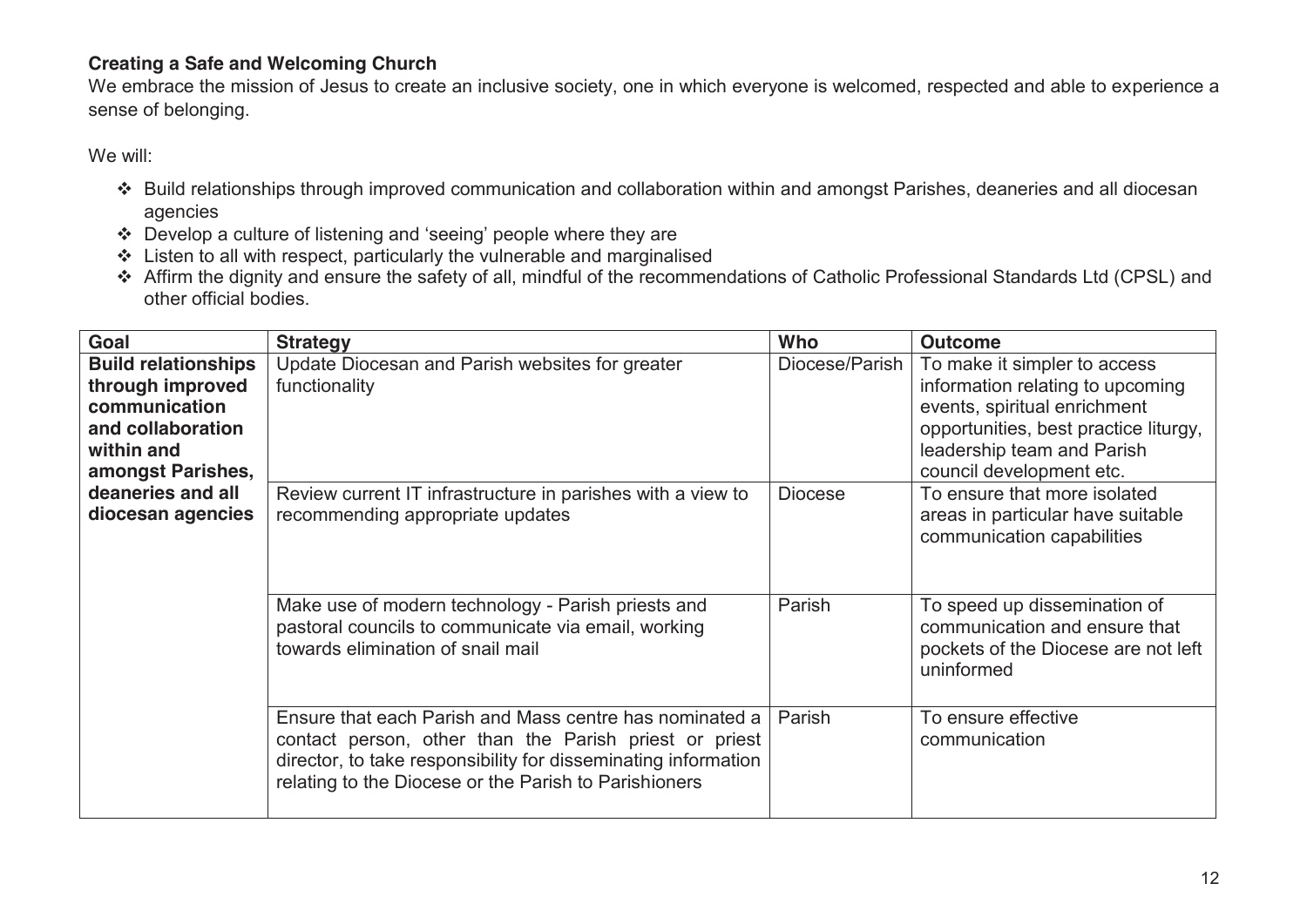| <b>Goal</b>                                                                                                                                                                    | <b>Strategy</b>                                                                                                                                                                                                                                                                                                             | Who                       | <b>Outcome</b>                                                                                                                                                                                                                                                   |
|--------------------------------------------------------------------------------------------------------------------------------------------------------------------------------|-----------------------------------------------------------------------------------------------------------------------------------------------------------------------------------------------------------------------------------------------------------------------------------------------------------------------------|---------------------------|------------------------------------------------------------------------------------------------------------------------------------------------------------------------------------------------------------------------------------------------------------------|
| <b>Build relationships</b><br>through improved<br>communication<br>and collaboration<br>within and<br>amongst Parishes,<br>deaneries and all<br>diocesan agencies<br>Continued | Inform the diocesan office of changes of contact persons,<br>members of Parish Pastoral Councils etc.                                                                                                                                                                                                                       | Parish                    | To ensure information from the<br>Diocese or other Parishes are<br>received by those for whom they<br>are intended                                                                                                                                               |
| Develop a culture<br>of listening and<br>'seeing' people<br>where they are                                                                                                     | Cultivate a church that is welcoming, non-judgmental, and<br>respecting of all people, including people of all faiths and<br>ethnicities, same-sex couples, divorced and single people                                                                                                                                      | <b>Diocese</b><br>/Parish | To enable people to experience<br>God as mercy and love and to<br>create a sense of belonging                                                                                                                                                                    |
|                                                                                                                                                                                | Make an effort to invite and not just welcome; reach out to<br>those who do not come to church                                                                                                                                                                                                                              | Parish                    | To build bridges in reaching out to<br>those who have been alienated or<br>do not feel welcome                                                                                                                                                                   |
|                                                                                                                                                                                | Engage in conversation with others after Mass, greeting<br>visitors, not just regulars                                                                                                                                                                                                                                      | Parish                    | To help all feel at home and<br>welcomed in the church<br>community                                                                                                                                                                                              |
| Listen to all with<br>respect,<br>particularly the<br>vulnerable and<br>marginalised                                                                                           | Appoint a group to review our churches according to<br>available practical guidelines (the principle of Universal<br>Design) to assess how welcoming our churches and<br>diocesan centres actually are to those with disabilities, the<br>aged, those who are visually or hearing impaired                                  | <b>Diocese</b>            | To explore what inclusion in our<br>churches would look alike (in<br>contrast to exclusion, segregation<br>and integration) and to recognize<br>Equitable Use, Flexibility,<br>Simplicity and Tolerance of Error<br>as key elements of an inclusive<br>community |
|                                                                                                                                                                                | Work towards making our church centres truly welcoming<br>and inclusive to those with mobility issues (not only people<br>with disabilities but also aging clergy and Parishioners) by<br>installation of handrails and other aids to enable people to<br>contribute to the Parish liturgy through reading the Word<br>etc. | Parish                    | To address barriers of inclusion<br>into church, enabling all to<br>participate as fully as possible in<br>church life                                                                                                                                           |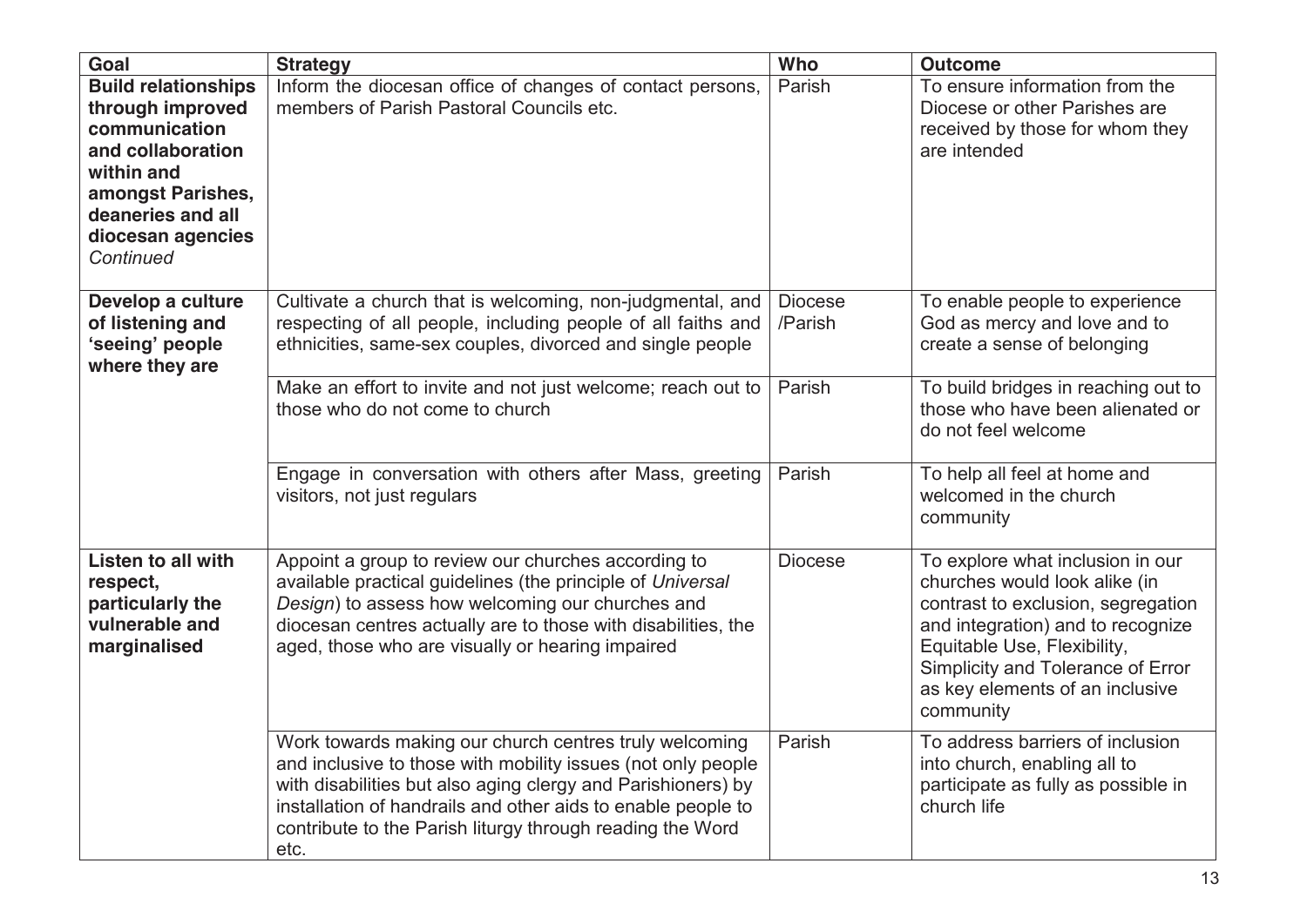| Goal                                                                                                              | <b>Strategy</b>                                                                                                                                                | Who            | <b>Outcome</b>                                                                                                   |
|-------------------------------------------------------------------------------------------------------------------|----------------------------------------------------------------------------------------------------------------------------------------------------------------|----------------|------------------------------------------------------------------------------------------------------------------|
| Listen to all with<br>respect,<br>particularly the<br>vulnerable and<br>marginalised<br>Continued                 | Raise awareness of how the visual and hearing impaired<br>do not experience a welcoming church at Sunday liturgy<br>and seek to address this situation         | Parish         | To create awareness of situations<br>which isolate or exclude people as<br>a necessary step towards<br>inclusion |
| <b>Affirm the dignity</b><br>and ensure the<br>safety of all,<br>mindful of the<br>recommendations<br>of Catholic | Ensure all Parishioners are familiar and compliant with<br>diocesan policies regarding Safeguarding Children and<br><b>Vulnerable Adults</b>                   | Diocese/Parish | To create a culture which<br>discourages abuse of any kind                                                       |
| <b>Professional</b><br><b>Standards Ltd</b><br>(CPSL) and other<br>official bodies                                | Provide alternative ways (online and hard copy) for those<br>involved in church ministry (including volunteers) to<br>become familiar with safeguarding policy | <b>Diocese</b> | To cater for the varied<br>circumstances of our widespread<br>and largely rural diocese                          |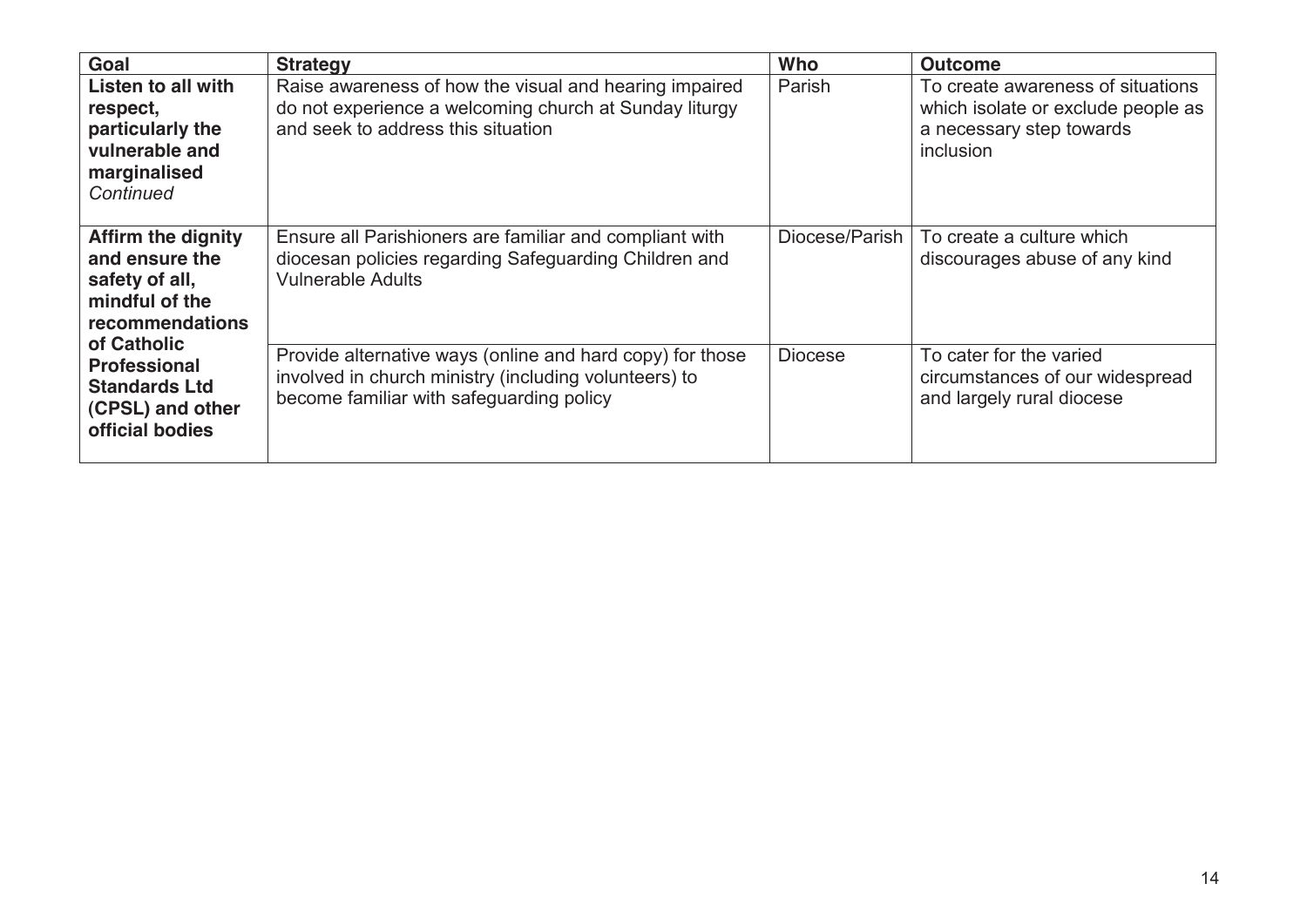### **Social Justice**

We embrace inclusion and endeavour to serve people of all races, ethnicities, cultures, languages, genders, ages, socioeconomics, physical challenges, sexual orientations, backgrounds or life experiences.

Through the Diocesan Social Justice Commission, we will:

- ❖ Establish social justice groups at the parish level to provide education and develop response to local and global issues
- ❖ Recognise the vulnerable, the poor and the marginalised and the excluded in our midst
- ❖ Involve youth in parishes and schools in social justice outreach
- ❖ Investigate support relationships between eastern and western parishes.

| Goal                                                                                                                                                     | <b>Strategy</b>                                                                                                                                                                                                                                                                                                                                                                                                                     | <b>Who</b>                                                                         | <b>Outcome</b>                                                                                                                            |
|----------------------------------------------------------------------------------------------------------------------------------------------------------|-------------------------------------------------------------------------------------------------------------------------------------------------------------------------------------------------------------------------------------------------------------------------------------------------------------------------------------------------------------------------------------------------------------------------------------|------------------------------------------------------------------------------------|-------------------------------------------------------------------------------------------------------------------------------------------|
| <b>Establish Social</b><br><b>Justice Groups at</b><br>the Parish level to<br>provide education<br>and develop<br>response to local<br>and global issues | Diocesan Social Justice Commission to provide:<br>Assistance to Parishes to establish local groups.<br>Education including listening to those most affected<br>by injustice locally, nationally and internationally.<br>The tools of social analysis through Catholic Social<br>Teaching                                                                                                                                            | Diocesan<br>Social Justice<br>Commission<br>/Parish<br>Pastoral<br>Councils        | To ensure all Parishioners have<br>the opportunity and knowledge to<br>work for social justice at all levels                              |
| <b>Recognise the</b><br>vulnerable, the<br>poor, the<br>marginalised and<br>the excluded in our<br>midst                                                 | Parishes work to<br>Ensure that those without a voice including<br>Creation, Australia's First Peoples and Refugees<br>and Migrants are a part of local pastoral plan<br>Build networks with other people and organisations<br>of good will advocating on behalf of those without a<br>voice<br>Ensure that respectful relationships are built and<br>that actions move beyond a charity model to one of<br>advocacy and solidarity | Parishes/<br>Social Justice<br>Groups/<br>Diocesan<br>Social Justice<br>Commission | So that the wider community can<br>see that the Toowoomba Diocese<br>always strives to be a Poor<br>Church for the Poor (Pope<br>Francis) |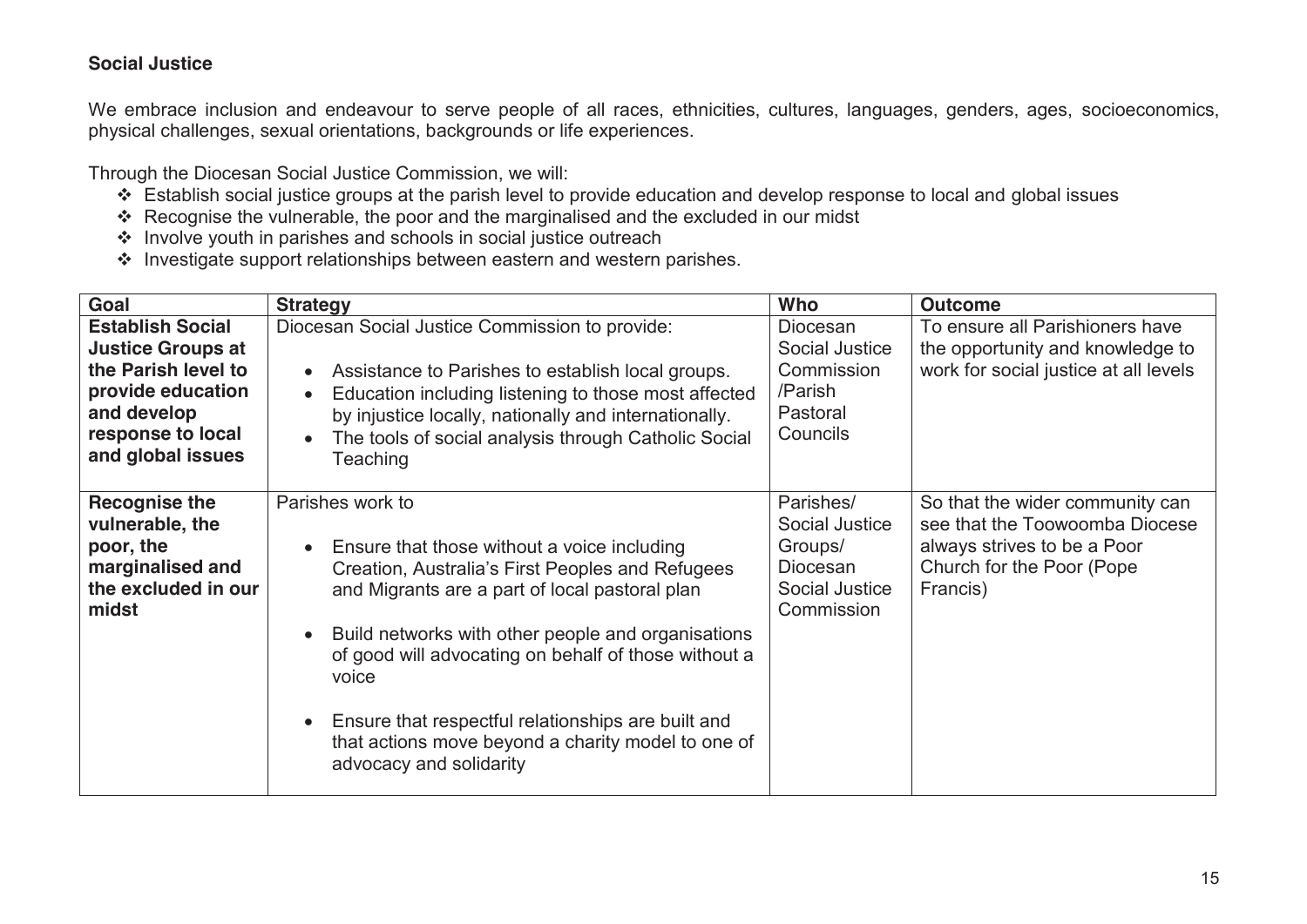| Goal                                                                                         | <b>Strategy</b>                                                                                                                                                                                                                                                                                                                                                                               | Who                                                                                                                       | <b>Outcome</b>                                                                                                       |
|----------------------------------------------------------------------------------------------|-----------------------------------------------------------------------------------------------------------------------------------------------------------------------------------------------------------------------------------------------------------------------------------------------------------------------------------------------------------------------------------------------|---------------------------------------------------------------------------------------------------------------------------|----------------------------------------------------------------------------------------------------------------------|
| Involve youth in<br><b>Parishes and</b><br>schools in social<br>justice outreach             | At the invitation of schools (and parishes where<br>applicable):<br>Share the riches of Catholic Social Teaching<br>exposing the youth of our Diocese to the needs of<br>the poor (including Mother Earth) in our local,<br>national and global communities<br>Facilitate immersion experiences where young<br>people gain a deeper understanding of the<br>concerns of the poor in our World | Parish<br>Pastoral<br>Councils/<br><b>Parish Social</b><br>Justice<br>Groups/<br>Diocesan<br>Social Justice<br>Commission | To enable our youth to see social<br>justice as a central part of their<br>faith                                     |
| Investigate<br>support<br>relationships<br>between eastern<br>and western<br><b>Parishes</b> | Parishes in the Eastern part of the Diocese adopt a<br>preferential option for the poor by building respectful<br>relationships with Western parishes                                                                                                                                                                                                                                         | <b>Diocesan</b><br>Pastoral<br>Council                                                                                    | To ensure the needs of those<br>parishes suffering hardship are<br>seen as the needs of the entire<br><b>Diocese</b> |